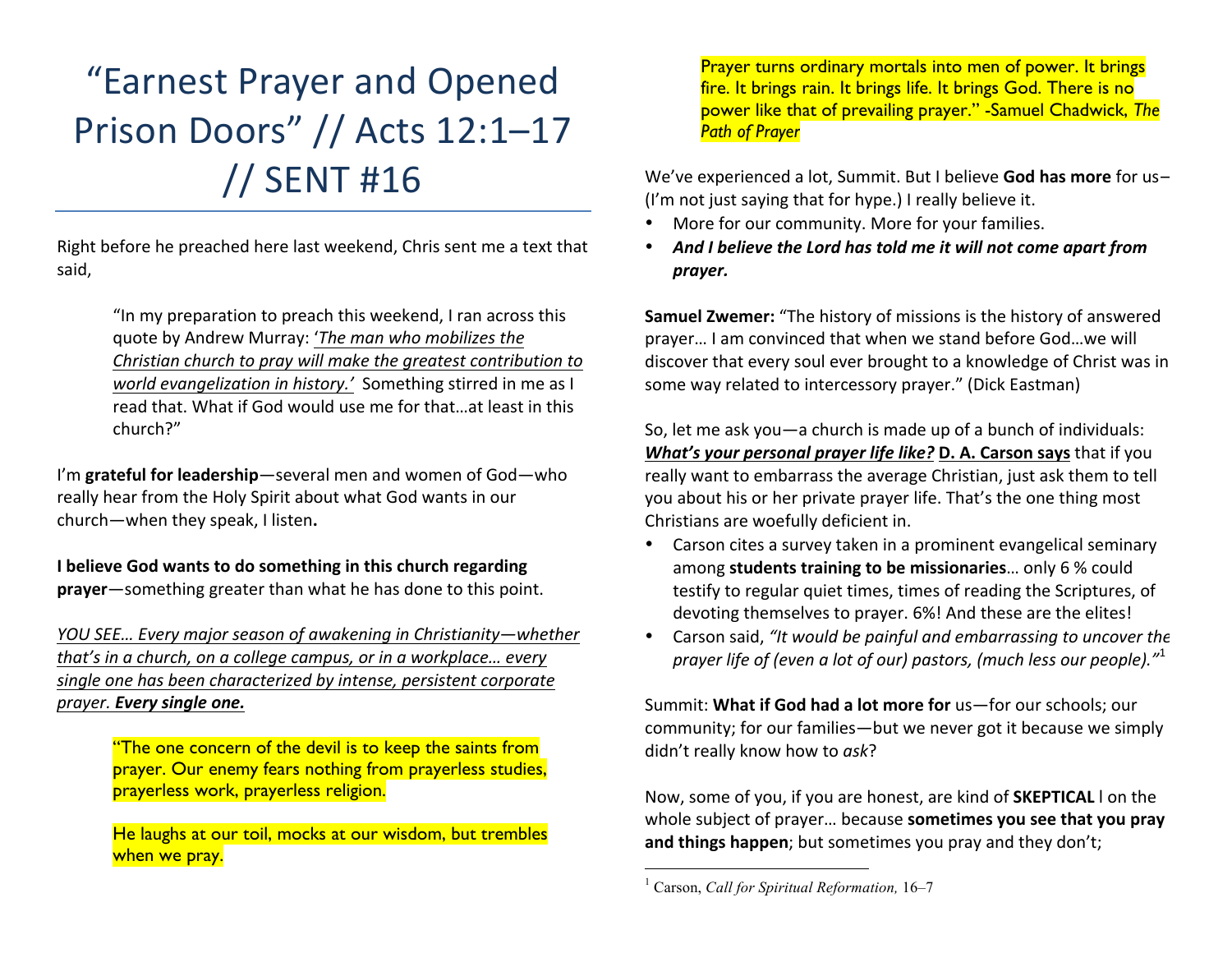sometimes you don't pray and the thing you forgot to pray for happens anyway. (*Right? Don't look at me like that, like this is not* an *issue for you. I know that it is.*) Sometimes you are just not sure it actually works.

Well, I think the Holy Spirit has something really important for us in Acts 12—which gives you a snapshot into the prayer life of the church. But don't turn there yet.

I want to start our teaching on this, however, back in the Gospel of Luke. Because, you see, the books of Luke and Acts go together.

- They were originally **one volume**. And they fit together.
- You've got to think of Luke and Acts like a **hand and a glove.** In Luke, you see the shape of the divine hand in the person of Jesus. Then, in Acts, you the invisible hand, the Holy Spirit, filling the church.
- So, teaching presented by Jesus in Luke is experienced and **applied** in Acts. The Gospel of Luke presents the doctrine; the book of Acts describes the application.

That's what you're going to see today: What Jesus teaches about prayer in Luke, you're going to see the church apply in Acts 12.

# **Luke 11:1–13**

Luke 11, Jesus disciples have asked him a question: **Luke 11:1, "Lord, teach us to pray."** 

• They had noticed, in all his preaching and his miracles, that prayer seemed to be the source of his power. They didn't say, "Lord, teach us how to do those miracles" or "teach us how to write killer sermons." They said, "Lord, teach us to pray," because prayer was the key to the power behind the preaching and the miracles. 

(This whole teaching, by the way, is about prayer for the power of the Spirit: see down in vs. 13?) "...how much more will your Fathe in heaven give the *Holy Spirit* to those who ask him!" (Luke 11:13)

Well, in response to their request, Jesus teaches them the Lord's **prayer (which Chris covered last week), and then tells a rather odd, little story** about a man who had unexpected visitors late one night. Because his visitors were hungry, the man went over to a neighbor's house to borrow some loaves of bread.

- His friend was already in bed, asleep, because that's what normal people do at midnight, especially since people went to bed when the sun went down (7pm) and so midnight is literally the middle of the night.
- Furthermore, **families slept together** in those days, so to oblige this request he would have to wake up everyone in the house.
- And on top of all *that*, the man asked for **three full loaves**, which was enough to feed a family for several days!
- In other words, this **brash neighbor had made a ridiculously excessive request at a most inopportune time.**

"Yet," Jesus says, "because of his impudence [one translation says "shameless persistence"], he will rise and give him whatever he needs" (Luke 11:8).

- The neighbor hands over three cases of Pop-Tarts, not because **the man is his friend** (after this event, he probably wasn't his friend!), but *because of his boldness and his persistence in asking*.
- Won't your heavenly Father, Jesus then says, who *never* sleeps, and who loves you like precious children, won't he give you whatever you need to do his will?
- And if even an annoying neighbor can get an excessive request at an inopportune time through persistent asking, don't you think you, who are like children to God, not an annoying neighbor can obtain what you need by persistence also?

Jesus goes on, **So I tell you, ask, and it will be given to you; seek, and** you will find; knock, and it will be opened to you. For everyone who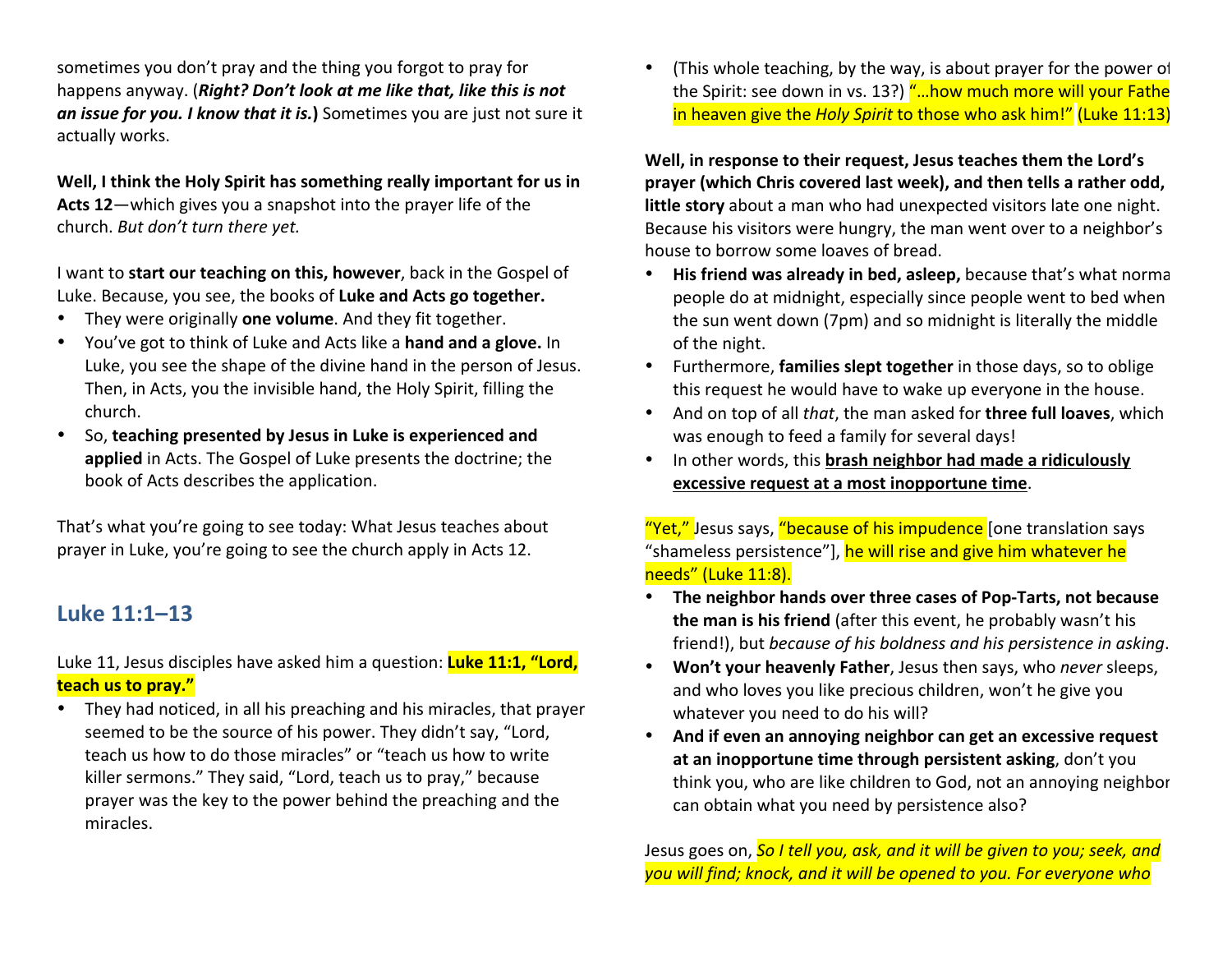asks receives, and the one who seeks finds, and to the one who knocks *it will be opened. (Luke 11:9–10)* 

- These three verbs, "asks;" "seeks;" "knocks" reinforce this teaching on persistence. They are all in a Greek verb form that implies *continuous action*.
- It's not enough, you see, to ask once. You keep on asking.
	- **o You can see that in the image of knocking.** When you knock on a door, you don't knock once and then quit. (If my wife and I hear a single thump on our door at midnight, we assume that one of our kids has fallen out of the bunk bed, not that someone is knocking!)
- **That's how prayer for the power of the Holy Spirit works, Jesus** says. We have to ask repeatedly; only then will God opens heaven's door.

But you ask: "Well, why? If it is God's will to give the power of the **Spirit, then why not give his power the first time we ask?"** 

- Umm ... to be honest, I don't know. But that's clearly what Jesus teaches here, isn't it? You got to keep asking.
- Honestly, this teaching is so counter-intuitive that I think Jesus had to teach it twice. Luke records Jesus teaching this same principle, in Luke 18, this time via a different (and even more extreme!) parable.

And he told them a parable to the effect that they ought always to pray and not lose heart. He said, "In a certain city there was a judge who neither feared God nor respected man. And there was a widow in that city who kept coming to him and saying, 'Give me justice against my adversary.' For a while he refused, but afterward he said to himself, 'Though I neither fear God nor respect man, yet because this widow keeps **bothering me, I will give her justice, so that she will not beat** me down by her continual coming." (Luke  $18:1-5$ )

Do you have anybody in your life like this?

Then Jesus says, quite unbelievably, "This is like praying to God."

- Now, I'm **really glad Jesus told this parable**, not me. First, **comparing God** to a cranky, old, unjust judge? Who but Jesus could get away with such an analogy?
- And you "wear God down" through persistent, incessant, even annoying, asking? How is that not rude to God?
- The point is not to *compare* God to an unjust judge, but **to contrast him with one.** If even an unrighteous, selfish judge will grant answers because of persistent asking, Jesus reasons, won't God, who cares about his children as a tender Father, give us what we need when we come to him, persistently, asking for the outpouring of his Spirit?
	- God is not like an unjust judge, and we are not like an annoying old widow to him.
	- He's not like a neighbor we are annoying. He is a Father who cares so much about us that he spilled his own blood to rescue us.
	- The widow approached this judge as a stranger... But w come boldly into his presence like beloved children (Matt 11:13)
	- She had no right to claim in court... We come boldly to the throne of grace because of Jesus (Heb 10:19–22)
	- God says to us: You think I wouldn't help you? What? Not help you! I bought you with my blood. I died for you. Since I have done the greater, will I not do the less? Your requests are nothing compared with what I am prepared to give. "

#### Look how Jesus ends the teaching (back in Luke 11)

Luke 11:11 What father among you, if his son asks for a fish, will instead of a fish give him a serpent; (ever do that—kid asks you for a chicken nugget and you're like, "No, but here's a cobra..."?) **12** or if he asks for an egg, will give him a scorpion? 13 If you then, who are evil, know how to give good gifts to your children, how much more will the heavenly Father give the Holy Spirit to those who ask him!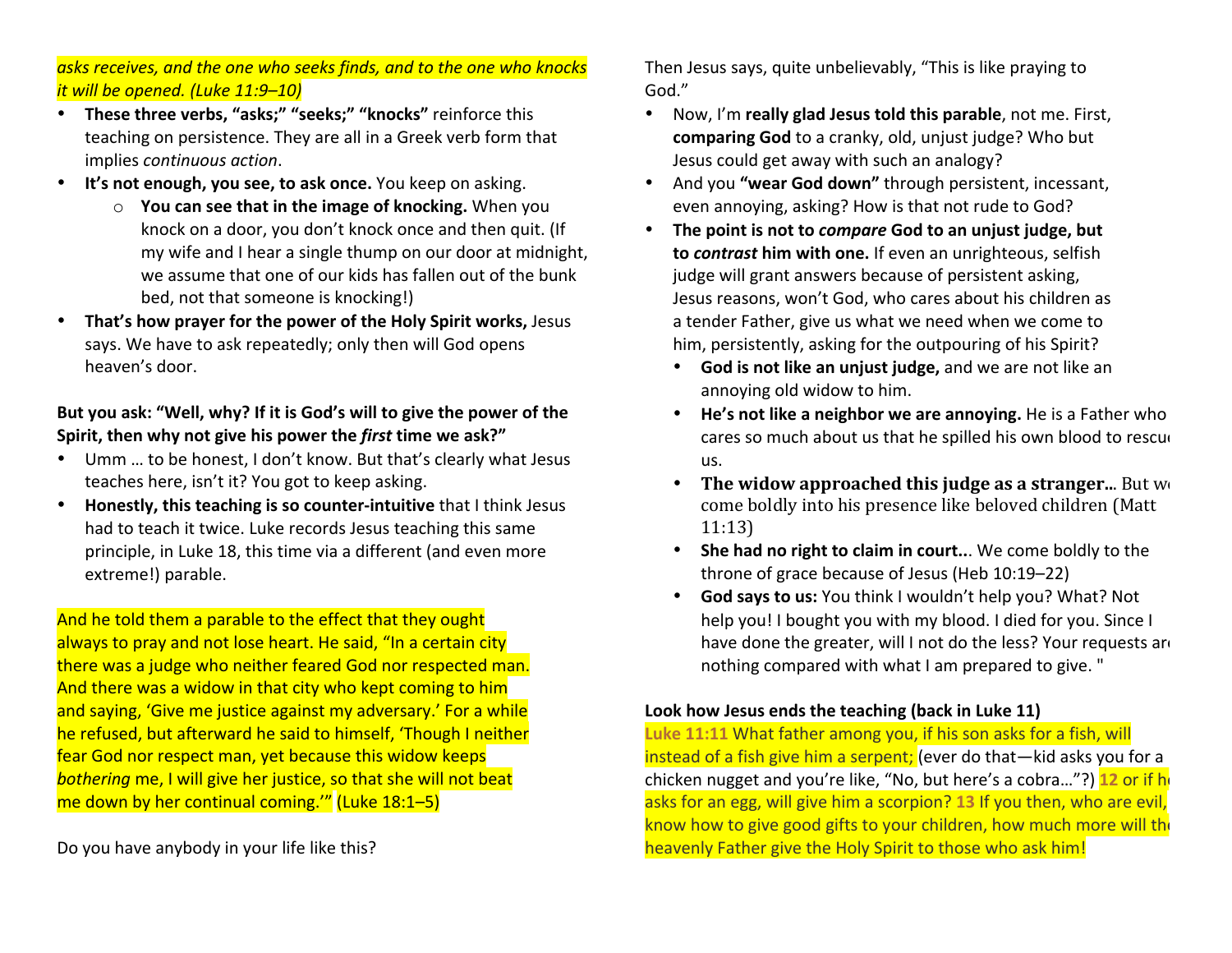- I've always thought it odd that Jesus used this moment to use **the word "evil" about us.** Was this just a gratuitous insult-a reminder of our depravity?
- **No.** Most of us think of being at our best when we are with our kids. But even at our best parenting moment, compared to God's love for his kids, we are "evil." That's such a beautiful, hope-giving promise.
- We're like precious kids to God... My kids are the one group of people I'll get up in the middle of the night to help.
	- If you **call me in the middle of the night**... (what's that thing you love to get at Waffle House? I'm going to say, "How'd you get my number?") If you show up outside of my window to ask the same thing: you might ought to be wearing a bullet proof vest!
	- $\circ$  If **even my wife wakes me up** in the middle of the night with a non-urgent request, I won't typically help her: "Get me a drink of water." Are your legs broken? Sick? Then get *it yourself.*
	- $\circ$  But my kids: "Dad, I think there's a monster in the closet." "OK, let's go check."
- Jesus says: Ask like kids: bold, shameless, persistent.
- A lot of us don't have prayers answered...reluctance

### **Acts 12:1–17**

#### So now, let's go to Acts 12:

V. 5: Peter is in prison. Awaiting execution by beheading the next day.

 $[5]$  So Peter was kept in prison, but earnest prayer for him was made to God by the church.

 $[6]$  Now when Herod was about to bring him out, on that very night, Peter was sleeping between two soldiers, bound with two chains, and sentries before the door were guarding the prison. [7] And behold, an angel of the Lord stood next to him, and a light shone in the cell. He

struck Peter on the side and woke him, saying, "Get up quickly." (little textual note: very strong Greek word for "struck." Smacked him. Pow!)

And the chains fell off his hands. [8] And the angel said to him, "Dress yourself and put on your sandals." And he did so. And he said to him, "Wrap your cloak around you and follow me." [9] And he went out and followed him. He did not know that what was being done by the angel was real, but thought he was seeing a vision.

[10] When they had passed the first and the second guard, they came to the iron gate leading into the city. It opened for them of its own accord (like an automatic door at a grocery store), and they went out and went along one street, and immediately the angel left him.

[11] When Peter came to himself, he said, "Now I am sure that the Lord has sent his angel and rescued me from the hand of Herod and from all that the Jewish people were expecting."

 $[12]$  When he realized this, he went to the house of Mary, the mothe of John whose other name was Mark (these are just regular people; not Apostles; one of the many small groups that met in houses around Jerusalem), where many were gathered together and were praying. "Were praying." Present tense. It's the middle of the night, and they *were* praying (i.e. are still praying)!

[13] And when he knocked at the door of the gateway, a servant girl named Rhoda came to answer. [14] Recognizing Peter's voice, in her joy she did not open the gate but ran in (she just left him there! Peter's like, "Look, I just escaped from prison—standing out here on the road twiddling my thumbs is not a *great* idea.") and reported that Peter was standing at the gate. [15] They said to her, "You are out of your mind." But she kept insisting that it was so, and they kept saying "It is \*his ghost!" (His ghost! They think he's already been beheaded!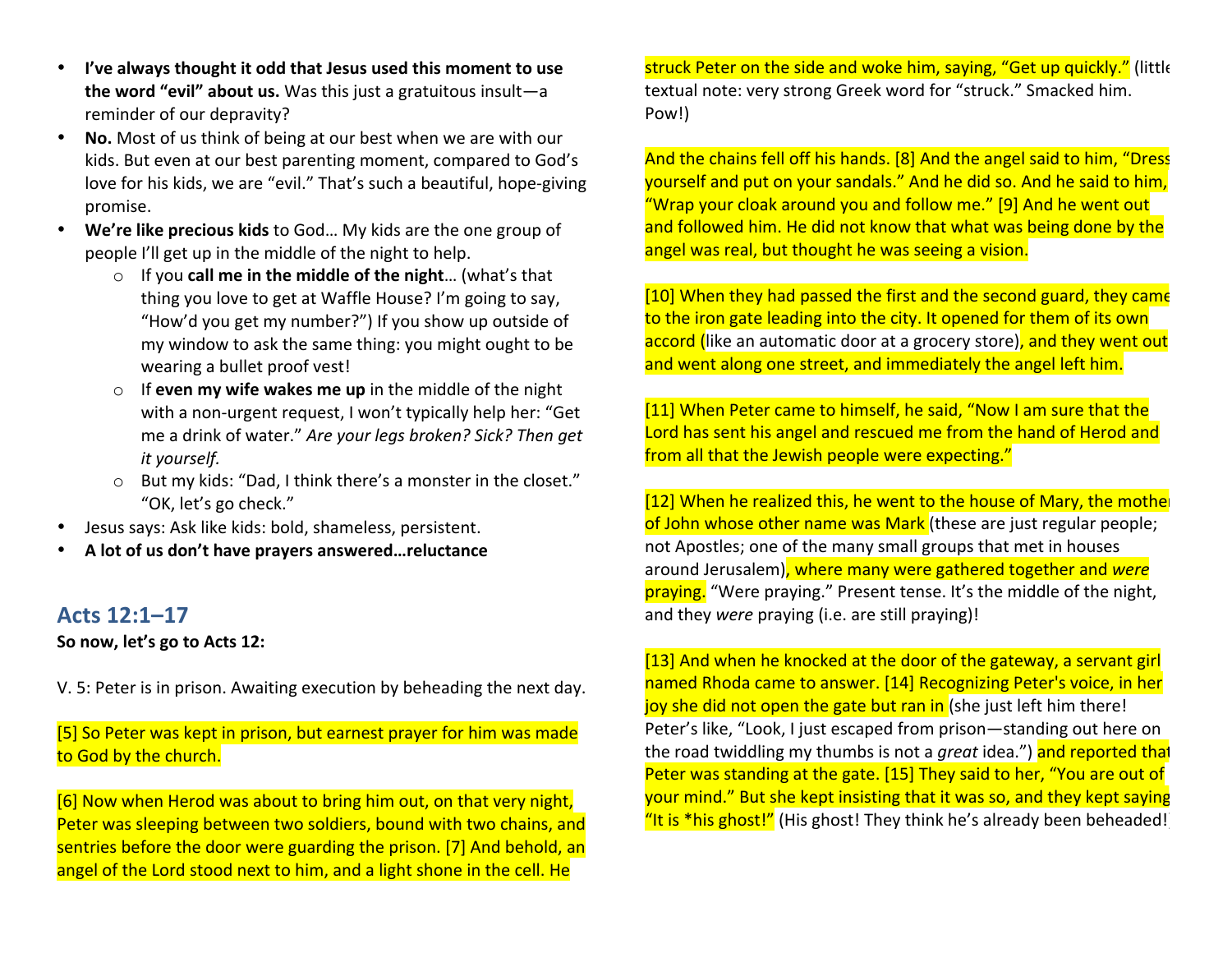[16] But Peter continued knocking, and when they opened, they saw him and were amazed. [17] But motioning to them with his hand to be silent, he described to them how the Lord had brought him out of the prison. And he said, "Tell these things to James and to the brothers." Then he departed and went to another place.

#### **I** want you to see three important things about their prayer:

#### 1. Whatever they were afraid of, they talked to God about

- They were afraid for their future, so they talked to God about it.
- **Eugene Peterson**, in his book, *Answering God: How to Pray the Psalms*," points out two kinds of prayer in the Psalms I'd never recognized. "Evening prayer" and "morning prayer."
	- Evening prayer is marked by praying your worries to God. (Good e.g. Psalm 4). I read it this week. David commits to God the things he's worrying about. People that are **bothering him**. Things that are making him angry or sad. Reminding himself of the **promises of God**.
	- Morning prayer (Psalm 5) is active, petitionary prayer, where you pray boldly against things in the world that are not right. (I think you see both here in Acts 12).
- This is, in a sense, evening prayer, where they commit what worries them to God.
- Question: What do you do when you are afraid?
	- If you would develop this practice of evening prayer, it would give you such an incredible sense of peace.
	- Here's how David ends Psalm 4: "In peace I will both lie down and sleep; for you alone, O LORD, make me dwell in safety." (Psalm 4:8 ESV)
- I can sleep!
	- I'm talking to the one whose arm controls the universe;
	- who said that **no good thing would he withhold** from those who trust him!
	- Who takes **care of me like a Father** and knows when one hair falls from my head.
- Who **promises to direct all my steps** and lead me in the paths of righteousness for his name's sake!
- Can I encourage you to start the actual practice of evening **prayer!** (Me at night: bad time for worry. Things get blown ou of proportion... to staff: if I call you and fire you, ignore it. Now, I say: "I talked to God about that... I'll let him worry about it while I sleep and he'll tell me what to do with that tomorrow)
	- 4 HOUR Work Week: VA in India... give assignment; go to bed; done! ask them to worry!
- **2.** They used prayer like a war-time walkie-talkie, not a domestic **intercom**
	- **What do we find the church praying about in Acts? Chris** talked about this last week: the mission.
	- Piper: "Prayer is primarily a wartime walkie-talkie for the mission of the church as it advances against the powers of darkness and unbelief. It is not surprising that prayer malfunctions when we try to make it a domestic intercom to call upstairs for more comforts in the den...Until you know that life is war, you cannot know what prayer is for: Prayer is for the accomplishment of a wartime mission." John Piper, *Desiring God*
	- This is morning prayer. Morning prayer is this active, petitionary prayer.
		- $\bullet$  It is marked by boldly praying for things in the world that are not right.
		- *"Rebellion against the status quo."*
	- They knew it was God's will for the church to get the gospel to the ends of the earth regardless of what Herod wanted.
		- They weren't sure how it was going to happen; they weren't sure if Peter would make it or not (remember, they'd thought he died); but they knew that God's purpose was to get the gospel to the ends of the earth, so they got on their knees and said, "Lord, make it happen!"
	- What do you know to be God's will? **Praying "with" God**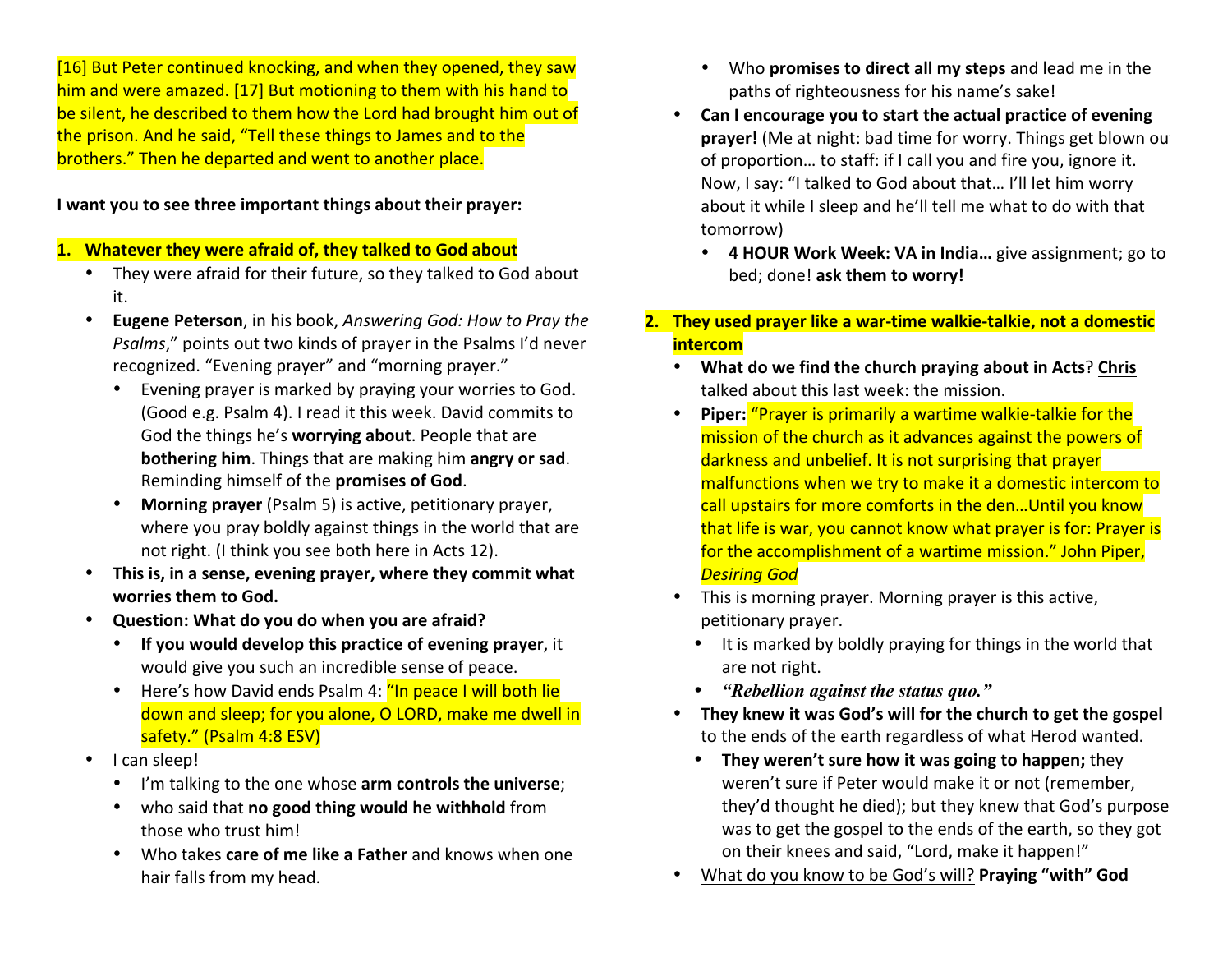- BTW: Every once in a while you hear people say something that sounds so spiritual... "Prayer doesn't change the situation; it changes me." Not true!
	- Prayer moves the arm that moves the world!
	- **John Wesley:** I am convinced God does nothing except in answer to prayer!

**Evening prayers,** where you pour out your heart of worry to God the Father; "morning prayers," where you boldly advance God's kingdom. What are your prayers like?

- I've lamented before how dumb the average Christian's prayers sound. We fill them up with clichés and platitudes, spending most of our time asking God for things he's really already promised us:
	- o **"God, be with us."** God says, "Didn't the gospel guarantee I'd never leave or forsake you. Ask me something else."
- $\circ$  Or, we spend the whole time asking God for things that really aren't supposed to be the main focus:
	- o **"Help me with my test."** Fine, nothing wrong with that. But God says, "Why don't you use the brain I gave to study and quit depending on me to transmogrify information into your lazy mind?"
	- o **"Bless this food."** He's like: "You're eating a 1/2 lb hamburger topped with 3 strips of bacon and onion straws. I can't bless that. Go get some broccoli-they got a pre-built-in blessing you don't even have to ask for."
	- o **"Give us traveling mercies."** What the heck are those? Traveling mercies. I think God is probably like, "Put on your seatbelt and drive the speed limit and stop texting when *you drive. There's your traveling mercy."*
	- $\circ$  PRAY SCRIPTURE; CLAIM THE PROMISES OF GOD!
	- $\circ$  (Not saying there's never a place to ask for these things... but you get my point, don't you?
- $\circ$  We are to spend most of our time praying for the advance of God's kingdom in the lives of our family; community; around the world.

o **Piper: "Until you know that life is war,** you'll never know what prayer is for!"

#### **3. They were persistent, like the widow.**

Don't you see how they illustrate what we learned in Luke?

- They knew it was God's will for the church to get the gospel to the ends of the earth. And right now, they have a real problem. One of their main leaders has been taken out; the other is about to be killed.
- They're not sure if Peter was going to make it or not—and they are at peace if he dies. But they know it is not God's will for **Satan to destroy the church**, or to impede the church's progress, so they get on their knees and say, "God, you've got to make something happen! And we're not going to let you go until you open doors and bless our efforts and overcome our enemies." And they kept at it and wouldn't give up!
- DO YOU KNOW IT'S NOT GOD'S WILL FOR SATAN TO DESTROY YOUR FAMILY? Is he?
- I know there are times when God directs us away from specific **requests.** 
	- o Paul, **2 Cor 12:9**
	- o Allie and Kharis' **stuffed animal**
- But, in general, I think we give up way too early.
	- $\circ$  Learn from this! Spurgeon: some fruit you have to keep **shaking to get down!**
	- o Sometimes you have to keep asking—**keep calling to God as if he's asleep** (I have a couple of things in which I literally **visualize myself doing this**—"God, God, I know you are there; I know you care; I need this!")
	- $\circ$  (Note that this is specifically about the power of the Holy Spirit…)

They prayed, like the needy neighbor, like the wearisome widow, **for God, the good Father to give... And did he ever!** The story ends with several twists of irony: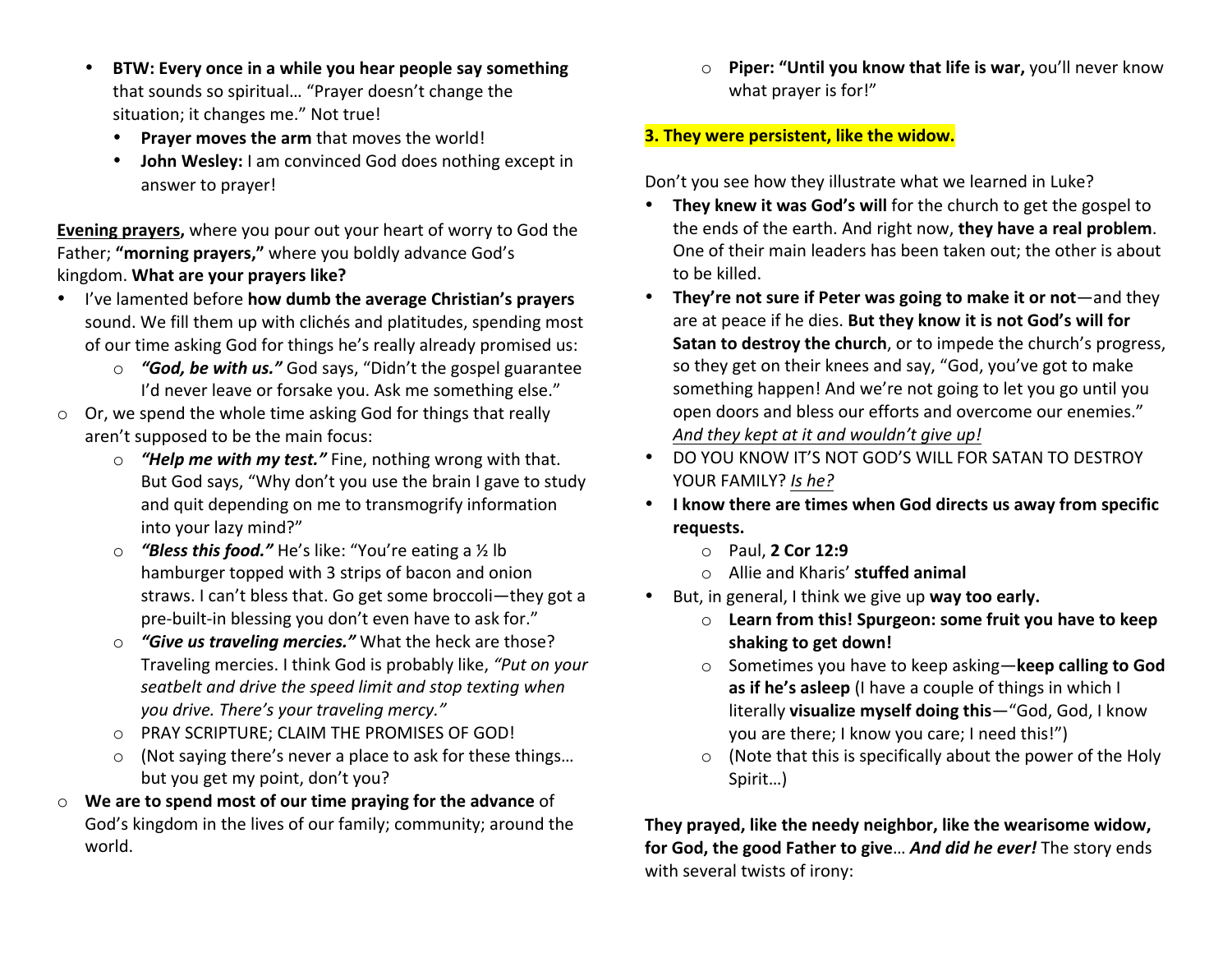- Peter (who is Herod's prize prisoner), walks out **right underneath** Herod's nose... and on the night before Herod kills him to please the Jews! (Herod embarrassed)
- And then, there's this little story tucked in at the end of the chapter (vs. 20-22) (I won't take time to read it), but shortly after this Herod gives a speech...

[22] And the people were shouting, "The voice of a god, and not of a man!" (they were trying to flatter him because they want something from him) [23] Immediately an angel of the Lord struck him down, because he did not give God the glory, and he was eaten by worms and breathed his last.

And they all lived happily every after. Not what it says... but it does say this... [24] But the word of God increased and multiplied.

#### The moral: don't mess with the church on its knees!

Every time the church really prays in Acts, things explode!

- Acts 1: They pray in the Upper Room for 10 straight days; the Holy Spirit comes, Peter preaches, and 3000 are saved. (0's)
- Acts 4: they pray, and God fills them with such boldness that they turn the city of Jerusalem upside down. By the end of Acts 5, the church in Jerusalem is **over 10,000 people** big and some of the **harshest critics** (like the Jewish priests, and eventually Paul himself), are getting saved.
- Here in Acts 12: they pray, and God blows up a prison and strikes down Herod, their persecutor, with worms.
- In the **next chapter, 13:** they pray, and God raises up Paul to be a missionary, the greatest missionary the world has ever known.

All these things happen because of prayer.

*"The one concern of the devil is to keep the saints from prayer. He fears nothing from prayerless studies, prayerless work, prayerless religion. He laughs at our toil, mocks at our wisdom, but trembles when we pray…* 

*Prayer turns ordinary mortals into men of power…It brings fire. It brings rain. It brings life. It brings God. There is no power like that of prevailing prayer."* -Samuel Chadwick, *The Path of Prayer*

Wesley: God does nothing except...

# **(Application)**

Again, tell me about your prayer life! Challenge:

- Do you do morning and evening prayer (do you have the prayer and quiet time guide we gave out last week? Available at NEXT **STEPS** tent)
- Get involved in prayer groups! NEXT STEPS: Rep from campus.
- **Start a group!** Like this one, lay led! **summitrdu.com/prayer:** links to groups at your campus; guides.
- Lastly: Prioritize prayer times in our church.

Cymbala: Sunday morning attendance: how popular the pastor is; prayer meeting attendance: how popular Jesus is

"The prayer meeting is an institution which ought to be very precious to us, and to be cherished very much by us as a Church, for to it we owe everything. When our comparatively little chapel was all but empty, was it not a well-known fact that the prayer meeting was always full? And when the Church increased, and the place was scarce large enough, it was the prayer meeting that did it all. When we went to Exeter Hall, we were a praying people, indeed; and when we entered on the larger speculation…of the Surrey Music-hall, what cries and tears went up to heaven for our success! And so it has been ever since. It is in the spirit of prayer that our strength lies; and if we lose this, the locks will be shorn from Samson, and the Church of God will become weak as water…" -Spurgeon, "Prayer Meetings" in *The C.H. Spurgeon Collection* (as cited in *The Lost Art of Praying Together*)s